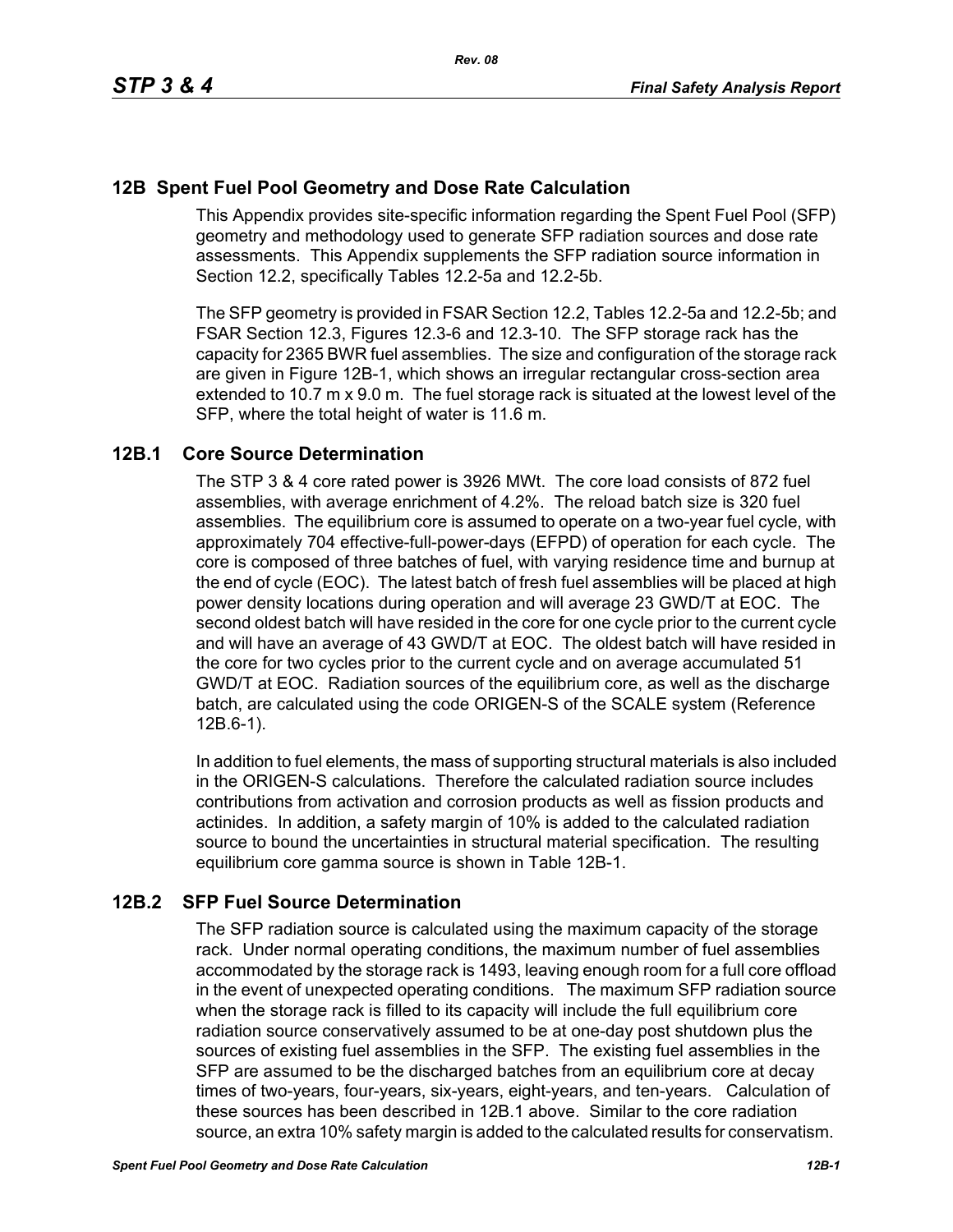*Rev. 08*

The resulting SFP peak gamma source and peak neutron source are given in Tables 12B 2 and 12B-3, respectively. The major radionuclides that provide the peak SFP source are listed in Table 12B-4.

#### **12B.3 SFP Dose Rate Assessment**

The SFP radiation source is used for the shielding design and analysis to ensure radiation levels at neighboring areas surrounding the SFP meet the design criteria. A simplified model of a rectangular parallelepiped of (8.1 m x 8.1 m x 11.2 m) is assumed to represent the SFP. The SFP peak radiation source is assumed to be homogenized over the bottom 3.8 m of the SFP to represent the active fuel length of a typical BWR fuel assembly. There are 2 m thick concrete walls surrounding the SFP on all sides. The floor of the SFP is 2 meters thick as well. The dose rate calculations are carried out with the point-kernel shielding code QAD-CGGP-A (Reference 12B.6-2). The calculated dose rate results indicate all the areas surrounding the SFP meet the reactor building (R/B) radiation zone limits. Figure 12B-2 shows the dose rate profile for a set of detectors along the centerline of the SFP perpendicular to the water surface. Dose rate at the water surface is approximately 0.001 µrem/hr (1E-5 µSv/hr). The dose rates assessed are due to fuel assemblies in the SFP alone. Contributions from contaminants in the SFP water are not included.

#### **12B.4 Single Bundle Refueling Operator Dose Rate Assessment**

The maximum calculated radiation dose rate to the refueling operator from a single raised fuel assembly is calculated as follows:

As discussed in 12B.1 above, the core is rated at 3926 MWt. It consists of 872 fuel bundles, 320 of which are installed as new assemblies each refueling. 3926MWt / 872 bundles equals a core average of 4.502MWt per bundle. This average, however, consists of once, twice, and thrice burned bundles.

Similar to the SFP dose rate assessment, QAD-CGGP-A is used for the single bundle dose rate calculations. Three separate calculations are performed to address the contributions from the active fuel region, the top fuel node where the power density is lower than the core average, and the assembly handle where it is assumed that majority of the activation products accumulate. The radiation source input for each of these components and the fuel assembly dimensions in the calculation model are presented in Table 12B-5 (the values in this table do not include an added safety margin).

The core design indicates that the average burnup of the once-burned batch is approximately 23 GWd/MTU, or 5.703 MWt/bundle. This value is 1.27 times the average per bundle across the entire core. To obtain the highest activity bundle for determining the refueling source term, an additional 30% was added to the calculated dose rate from the once-burned batch of 1.27 times the core average. The net effect is equivalent to using a bundle source of 1.65 times the core average for this highest activity fuel assembly. The dose rate is bounding for any assembly that will be moved by the refueling operator. (The calculated gamma source of a single bundle with onecycle residency is compared with that of three-cycle residency in Table 12B-6, which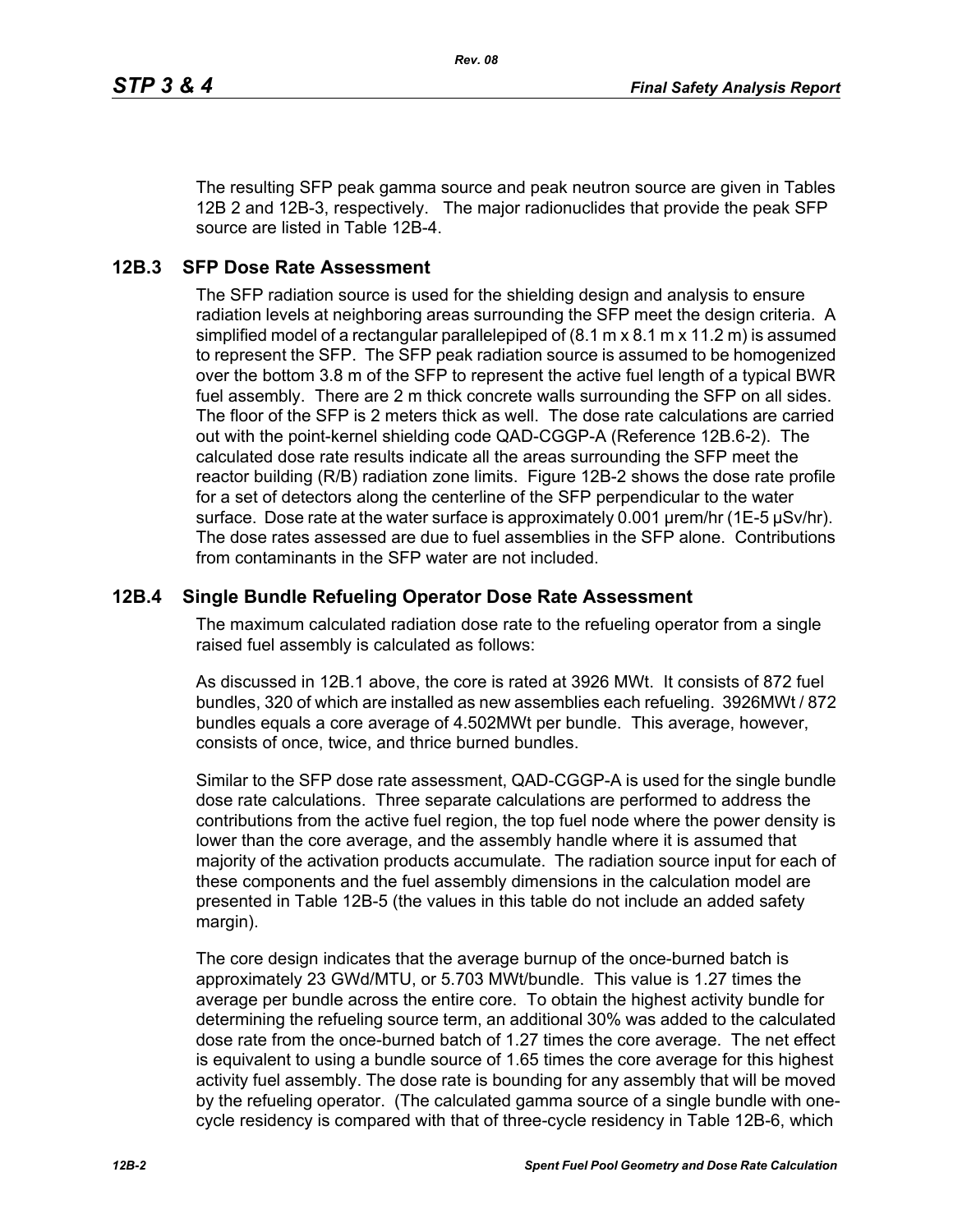further confirms that peak source has been chosen for the refueling dose rate assessment. The values in this table do not include an added safety margin.)

It is assumed that the fuel assembly is lifted to a height of 8.5 ft (2.6 m) below the pool water surface with the operator on the refueling machine trolley platform at a minimum of 8.8 ft  $(2.7 \text{ m})$  above the water surface. The resulting peak dose rate at 8.8 ft  $(2.7 \text{ m})$ above the water surface is approximately 1.2 mrem/hr, located at a radial distance from the fuel assembly of approximately 140 cm (4.6 ft) as shown in Figure 12B-3. Even when the maximum fuel pool water source (see Section 12B.5 below) is added, the dose rate remains below 2.5 mrem/hr. For an operator standing on the trolley platform, the dose rate will be less than that shown in Figure 12B-3; therefore the design criteria of ANSI/ANS-57.1-1992 has been satisfied.

### **12B.5 Spent Fuel Pool Radionuclides and Dose**

The Fuel Pool Cooling and Cleanup (FPC) system described in FSAR Subsections 9.1.3 and 12.3.1.4.3 maintains the SFP water at a low radioactive nuclide level. In support of this statement, representative data from an operating ABWR plant is presented. Measurements at 1.2 m above the refueling floor indicate a maximum of 0.007 mSv/hr (0.7 mrem/hr) during plant outages with 1) fuel assemblies fully seated in the storage racks, and 2) maximum levels of measured radionuclides in the SFP water. This maximum dose rate is measured at 1.2 m (3.9 ft) above the refueling floor. During routine operations, the dose rate is expected to be less for normal operation of the FPC system. Also, the dose rate is considerably less at the operating trolley platform due to the increased distance from 1.2 m (3.9 ft) to 2.7 m (8.8 ft) and attenuation through the refueling machine lower structure and platform. A listing of SFP water radionuclides for a representative ABWR is summarized in Table 12B-7.

#### **12B.6 References**

- 12B.6-1 NUREG/CR-0200, "ORIGEN-S: SCALE System Module to Calculate Fuel Depletion, Actinide Transmutation, Fission Product Buildup and Decay, and Associated Radiation Source Terms," Rev 7, May 2004.
- 12B.6-2 CCC-645, "QAD-CGGP-A: Point Kernel Code System for Neutron and Gamma-Ray Shielding Calculations Using the GP Buildup Factor," Oak Ridge National Laboratory, December 1995.
- 12B.6-3 CN-REA-10-53, "STP Units 3 & 4 ABWR Spent Fuel Pool Radiation Source", Revision 1, Westinghouse Electric Company LLC, December 15, 2010.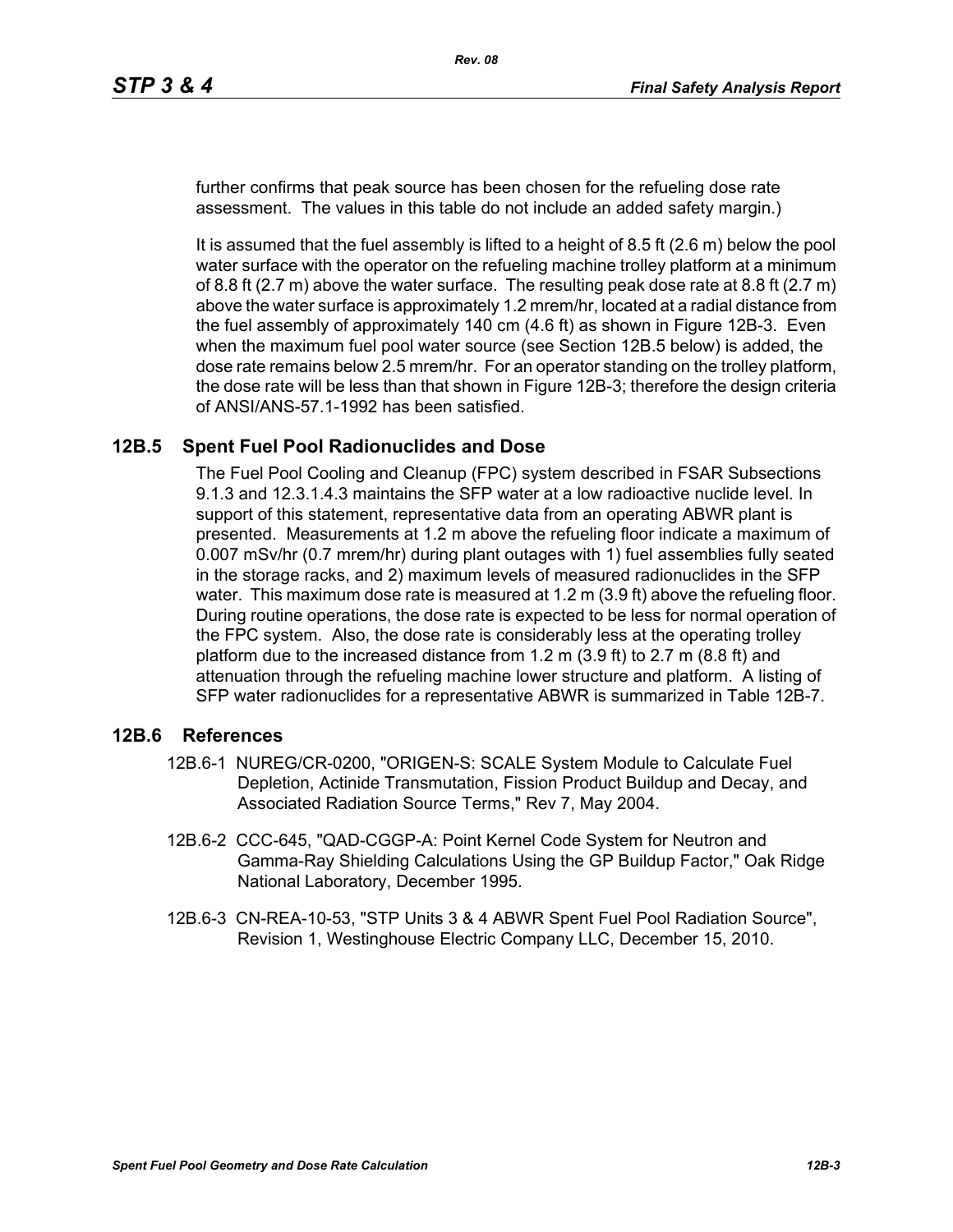|                           |             | <b>Gamma Source (MeV/s-MW)</b> |
|---------------------------|-------------|--------------------------------|
| <b>Energy Range (MeV)</b> | 1-Day       | 30-Day                         |
| $0.02 - 0.035$            | $1.4E + 14$ | $2.7E + 13$                    |
| $0.035 - 0.05$            | $1.3E + 14$ | $3.2E + 13$                    |
| $0.05 - 0.075$            | $1.1E + 14$ | $2.6E + 13$                    |
| $0.075 - 0.125$           | $1.6E + 15$ | $5.5E + 13$                    |
| $0.125 - 0.175$           | $4.5E + 14$ | $1.2E + 14$                    |
| $0.175 - 0.25$            | $1.0E + 15$ | $3.6E + 13$                    |
| $0.25 - 0.40$             | $1.9E + 15$ | $1.4E + 14$                    |
| $0.40 - 0.90$             | $1.1E + 16$ | $3.9E + 15$                    |
| $0.90 - 1.35$             | $1.5E + 15$ | $2.1E+14$                      |
| $1.35 - 1.80$             | $3.4E + 15$ | $6.9E + 14$                    |
| $1.80 - 2.20$             | $2.5E+14$   | $5.3E + 13$                    |
| $2.20 - 2.60$             | $2.5E + 14$ | $5.1E + 13$                    |
| $2.60 - 3.00$             | $4.9E + 12$ | $1.1E + 12$                    |
| $3.00 - 3.50$             | $1.9E + 12$ | $4.5E + 11$                    |
| $3.50 - 4.00$             | $1.3E + 10$ | $3.3E + 07$                    |
| $4.00 - 4.50$             | $2.1E + 09$ | $2.5E + 06$                    |
| $4.50 - 5.00$             | $1.8E + 10$ | $1.6E + 06$                    |
| $5.00 - 10.00$            | $1.3E + 08$ | $2.8E + 06$                    |
| Total                     | $2.2E + 16$ | $5.4E + 15$                    |

### **Table 12B-1 Gamma Source\* of an Equilibrium Core vs. Time Post-Shutdown**

*Rev. 08*

\* Based on rated power 3926 MWt and approximately 704 effectivefull-power-days (EFPD) of operation each cycle. 10% safety margin added to ORIGEN-S results.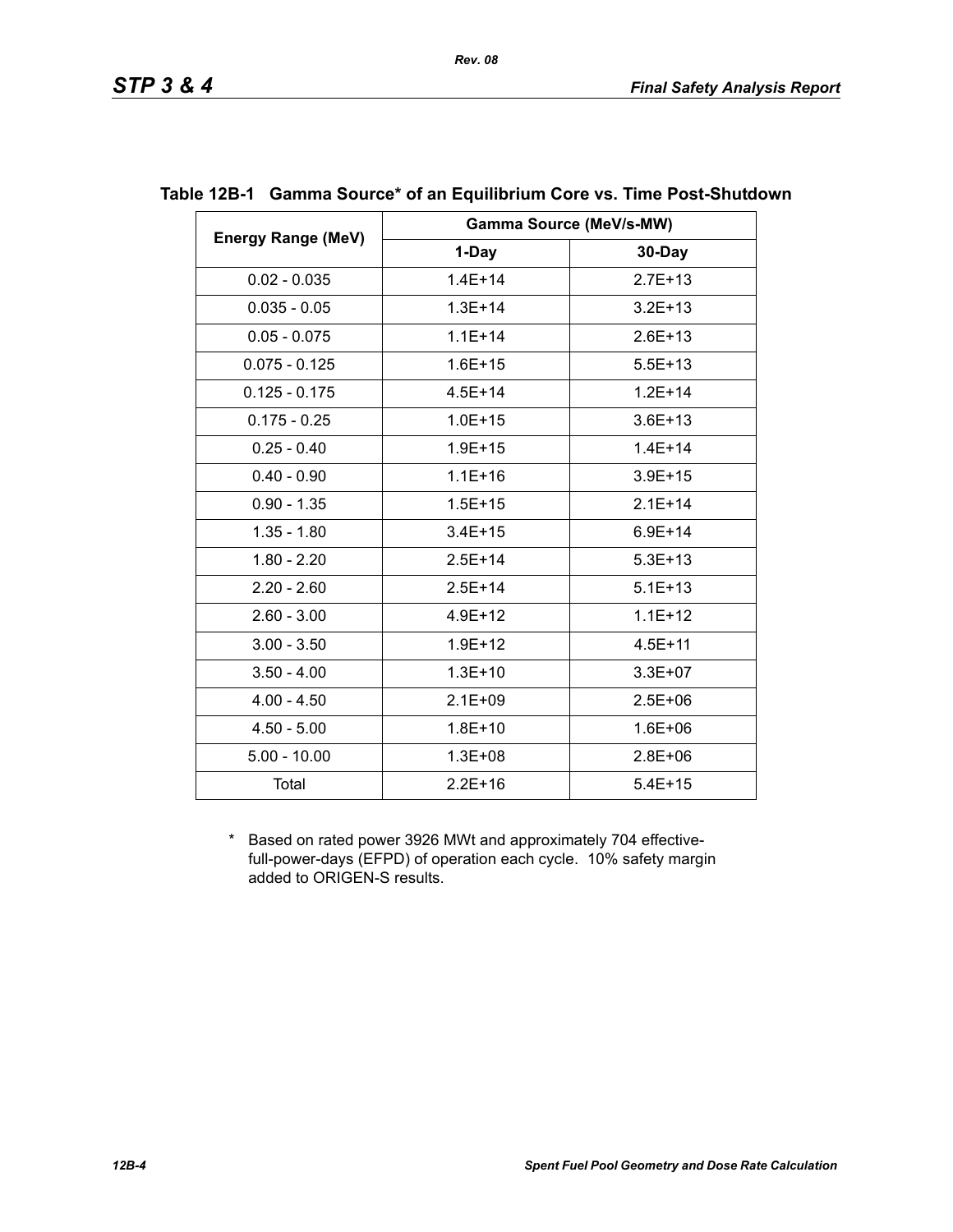| <b>Energy</b><br>Group | <b>Energy Range (MeV)</b> | 1-Day       | 1-Year      | 2-Year      |
|------------------------|---------------------------|-------------|-------------|-------------|
| $\mathbf{1}$           | $0.02 - 0.035$            | $5.5E+17$   | $3.9E + 16$ | $2.5E+16$   |
| $\overline{2}$         | $0.035 - 0.05$            | $5.5E+17$   | $4.1E + 16$ | $2.3E+16$   |
| $\mathfrak{S}$         | $0.05 - 0.075$            | $4.5E + 17$ | $4.1E + 16$ | $2.4E+16$   |
| $\overline{4}$         | $0.075 - 0.125$           | $6.2E + 18$ | $8.5E + 16$ | $5.1E + 16$ |
| 5                      | $0.125 - 0.175$           | $1.8E + 18$ | $8.3E + 16$ | $4.1E + 16$ |
| $6\phantom{1}$         | $0.175 - 0.25$            | $3.9E + 18$ | $5.6E + 16$ | $3.2E + 16$ |
| $\overline{7}$         | $0.25 - 0.40$             | $7.4E + 18$ | $1.2E + 17$ | $6.8E + 16$ |
| 8                      | $0.40 - 0.90$             | $4.5E + 19$ | $3.6E + 18$ | $2.5E+18$   |
| 9                      | $0.90 - 1.35$             | $6.0E + 18$ | $2.1E+17$   | $1.5E + 17$ |
| 10 <sup>°</sup>        | $1.35 - 1.80$             | $1.3E + 19$ | $8.3E + 16$ | $5.1E + 16$ |
| 11                     | $1.80 - 2.20$             | $9.9E + 17$ | $4.7E + 16$ | $2.0E + 16$ |
| 12                     | $2.20 - 2.60$             | $9.7E + 17$ | $4.1E + 15$ | $2.0E + 15$ |
| 13                     | $2.60 - 3.00$             | $1.9E + 16$ | $7.3E + 14$ | $3.6E + 14$ |
| 14                     | $3.00 - 3.50$             | $7.6E + 15$ | $1.0E + 14$ | $5.1E + 13$ |
| 15                     | $3.50 - 4.00$             | $5.2E + 13$ | $1.1E + 11$ | $7.0E + 10$ |
| 16                     | $4.00 - 4.50$             | $8.4E + 12$ | $2.4E+10$   | $2.3E+10$   |
| 17                     | $4.50 - 5.00$             | $6.9E + 13$ | $1.6E + 10$ | $1.5E + 10$ |
| 18                     | $5.00 - 10.00$            | $5.4E + 11$ | $2.7E+10$   | $2.5E+10$   |
| Total                  |                           | $8.8E + 19$ | $4.4E + 18$ | $3.0E + 18$ |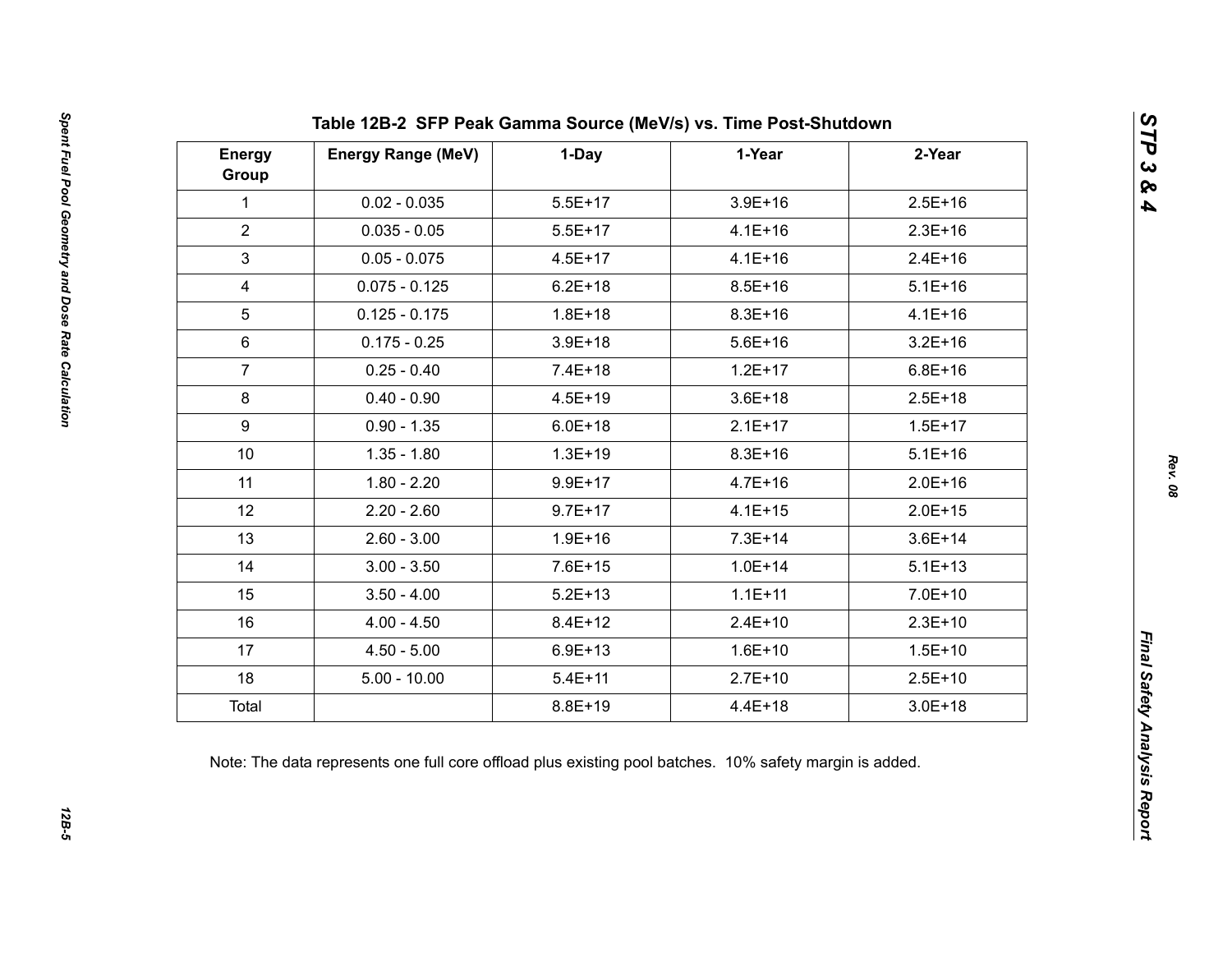| <b>Energy Group</b>     | <b>Neutron Energy (KeV)</b> | (n/s) 1-Day Post-Shutdown |
|-------------------------|-----------------------------|---------------------------|
| 1                       | 1.0E-08 - 1.0E-05           | 1.0E-02                   |
| $\overline{2}$          | 1.0E-05 - 3.0E-05           | 8.0E-03                   |
| 3                       | $3.0E-05 - 5.0E-05$         | 1.4E-00                   |
| $\overline{\mathbf{4}}$ | 5.0E-05 - 1.0E-04           | 1.2E-00                   |
| 5                       | 1.0E-04 - 2.25E-04          | $9.5E + 00$               |
| 6                       | 2.25E-04 - 3.25E-04         | $8.7E + 00$               |
| $\overline{7}$          | 3.25E-04 - 4.0E-04          | 7.9E+00                   |
| 8                       | 4.0E-04 - 8.0E-04           | $5.1E + 01$               |
| 9                       | 8.0E-04 - 1.0E-03           | $2.7E + 01$               |
| 10                      | 1.0E-03 - 1.13E-03          | $2.6E + 01$               |
| 11                      | 1.13E-03 - 1.3E-03          | $3.1E + 01$               |
| 12                      | 1.3E-03 - 1.77E-03          | $9.7E + 01$               |
| 13                      | 1.77E-03 - 3.05E-03         | $3.3E + 02$               |
| 14                      | $3.05E-03 - 0.01$           | $2.9E + 03$               |
| 15                      | $0.01 - 0.03$               | $1.5E + 04$               |
| 16                      | $0.03 - 0.1$                | $9.3E + 04$               |
| 17                      | $0.1 - 0.55$                | $1.3E + 06$               |
| 18                      | $0.55 - 3.0$                | $1.7E + 07$               |
| 19                      | $3.0 - 17.0$                | $2.3E + 08$               |
| 20                      | $17.0 - 100.0$              | $3.2E + 09$               |
| 21                      | $100 - 400$                 | $2.1E+10$                 |
| 22                      | $400 - 900$                 | $4.7E + 10$               |
| 23                      | $900 - 1400$                | $4.7E + 10$               |
| 24                      | 1400 - 1850                 | $3.8E + 10$               |
| 25                      | 1850 - 3000                 | $7.2E + 10$               |
| 26                      | 3000 - 6430                 | $6.5E + 10$               |
| 27                      | 6430 - 2.0E+04              | $5.9E + 09$               |

#### **Table 12B-3 SFP Peak Neutron Source**

Note: The data represents one full core offload plus existing pool batches. 10% safety margin is added.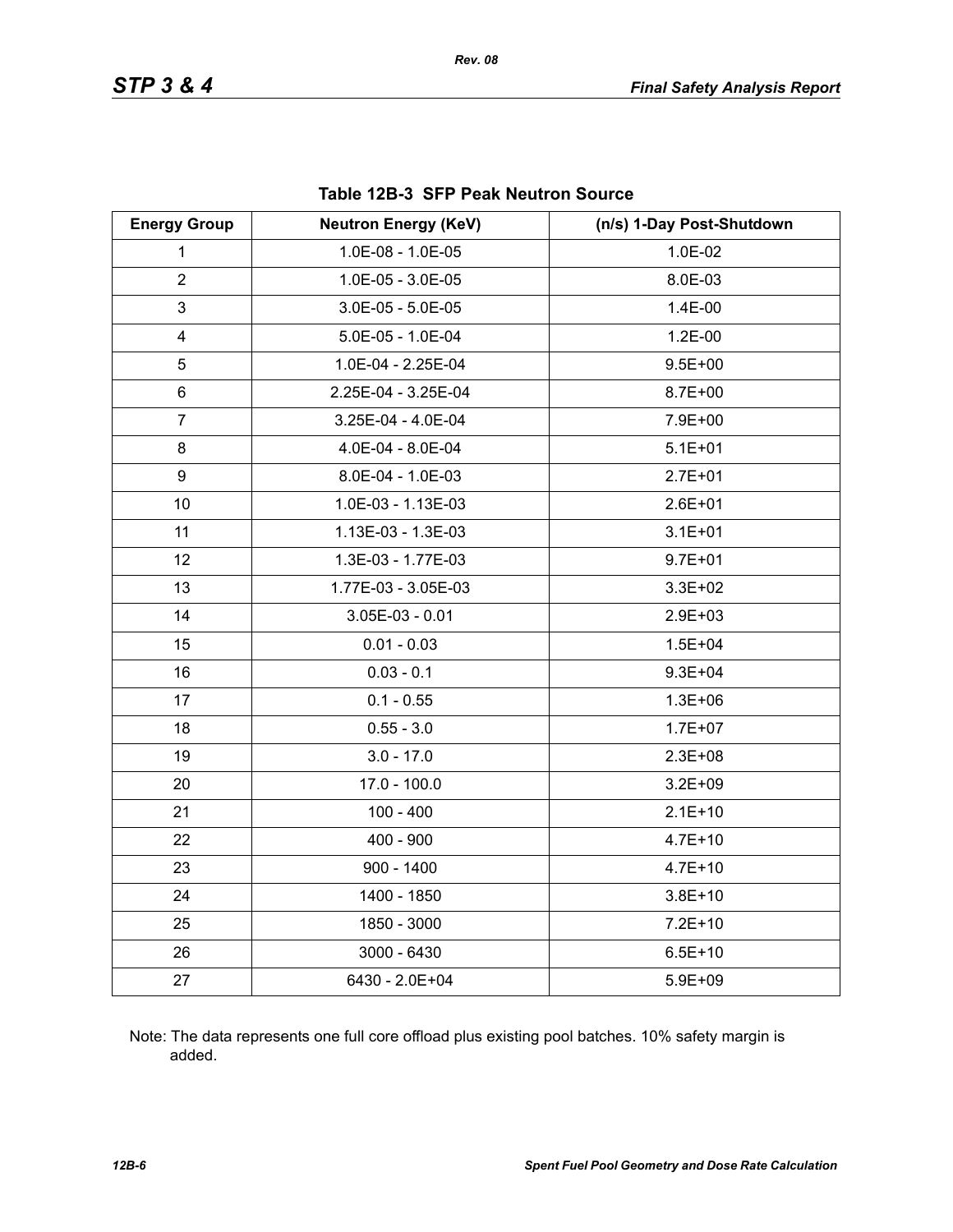| <b>Isotopes</b>         | <b>Curies</b> | <b>Isotopes</b> | <b>Curies</b> |
|-------------------------|---------------|-----------------|---------------|
| $1 - 131$               | $1.07E + 08$  | $Sr-92$         | $3.25E + 05$  |
| $1 - 132$               | 1.36E+08      | $Y-91$          | $1.46E + 08$  |
| $1 - 133$               | $1.09E + 08$  | $Y-91M$         | $1.56E+07$    |
| $1 - 134$               | $6.20E + 00$  | $Y-92$          | $4.81E + 06$  |
| $1 - 135$               | 1.79E+07      | $Y-93$          | $3.35E+07$    |
| <b>Total I</b>          | $3.71E + 08$  | $Zr-93$         | 3.78E+02      |
|                         |               | $Zr-95$         | $2.02E + 08$  |
| $Na-24$                 | $3.19E + 03$  | <b>Nb-95M</b>   | $2.24E + 06$  |
| $P-32$                  | $3.16E + 04$  | <b>Nb-95</b>    | $1.99E + 08$  |
| $Cr-51$                 | 1.76E+07      | $Mo-99$         | $1.67E + 08$  |
| $Mn-54$                 | $7.62E + 05$  | <b>Tc-99M</b>   | $1.60E + 08$  |
| Mn-56                   | $6.13E + 04$  | $Tc-99$         | $2.61E + 03$  |
| $Fe-55$                 | $6.38E + 06$  | Ru-103          | $1.75E + 08$  |
| $Fe-59$                 | 3.88E+05      | <b>Rh-103M</b>  | $1.75E + 08$  |
| $Co-58$                 | $9.22E + 05$  | <b>Ru-106</b>   | $6.63E + 07$  |
| $Co-60$                 | $1.54E + 05$  | Rh-106          | $6.63E + 07$  |
| $Ni-63$                 | $1.71E + 05$  | Ag-110M         | $3.50E + 05$  |
| $Cu-64$                 | $1.59E + 04$  | Ag-110          | $4.77E + 03$  |
| $Zn-65$                 | 3.70E+01      | Te-129M         | $5.68E + 06$  |
| $Sr-89$                 | $1.11E + 08$  | Te-129          | $5.21E + 06$  |
| $Sr-90$                 | $1.51E+07$    | Te-131M         | $1.44E + 07$  |
| $Y-90$                  | $1.55E+07$    | Te-131          | $2.89E + 06$  |
| $Sr-91$                 | $2.46E+07$    | $T_{e-132}$     | $1.32E + 08$  |
| <b>Total</b>            | $1.93E + 08$  | <b>Ba-137M</b>  | $1.89E+07$    |
|                         |               | <b>Ba-140</b>   | $1.93E + 08$  |
| $Kr-83m$                | $6.41E + 04$  | $La-140$        | $2.06E + 08$  |
| $Kr-85m$                | 7.52E+05      | Ce-141          | $1.90E + 08$  |
| $Kr-85$                 | $1.89E + 06$  | Ce-144          | $1.61E + 08$  |
| $Kr-87$                 | $1.27E+02$    | Pr-144M         | $2.25E + 06$  |
| $Kr-88$                 | $2.30E + 05$  | Pr-144          | $1.61E + 08$  |
| <b>Total Kr</b>         | $2.94E + 06$  | $W-187$         | $1.91E + 05$  |
|                         |               | Np-239          | 1.65E+09      |
| Xe-131m                 | $1.25E + 06$  | Pu-239          | $5.03E + 04$  |
| Xe-133m                 | $6.63E + 06$  | <b>Total</b>    | 4.16E+09      |
| $Xe-133$                | 2.28E+08      |                 |               |
| Xe-135m                 | $2.92E + 06$  | $Cs-134$        | $2.65E+07$    |
| Xe-135                  | $5.84E+07$    | Cs-135          | 8.82E+01      |
| <b>Total Xe</b>         | 2.98E+08      | $Cs-136$        | $5.21E + 06$  |
| <b>Noble Gas Totals</b> | $3.00E + 08$  | $Cs-137$        | $2.01E+07$    |
|                         |               | <b>Total Cs</b> | $5.18E+07$    |

# **Table 12B-4 Peak Source Radioisotopes in the Spent Fuel Assemblies**

Note: The data represent one full core offload plus existing pool batches. 10% safety margin is added.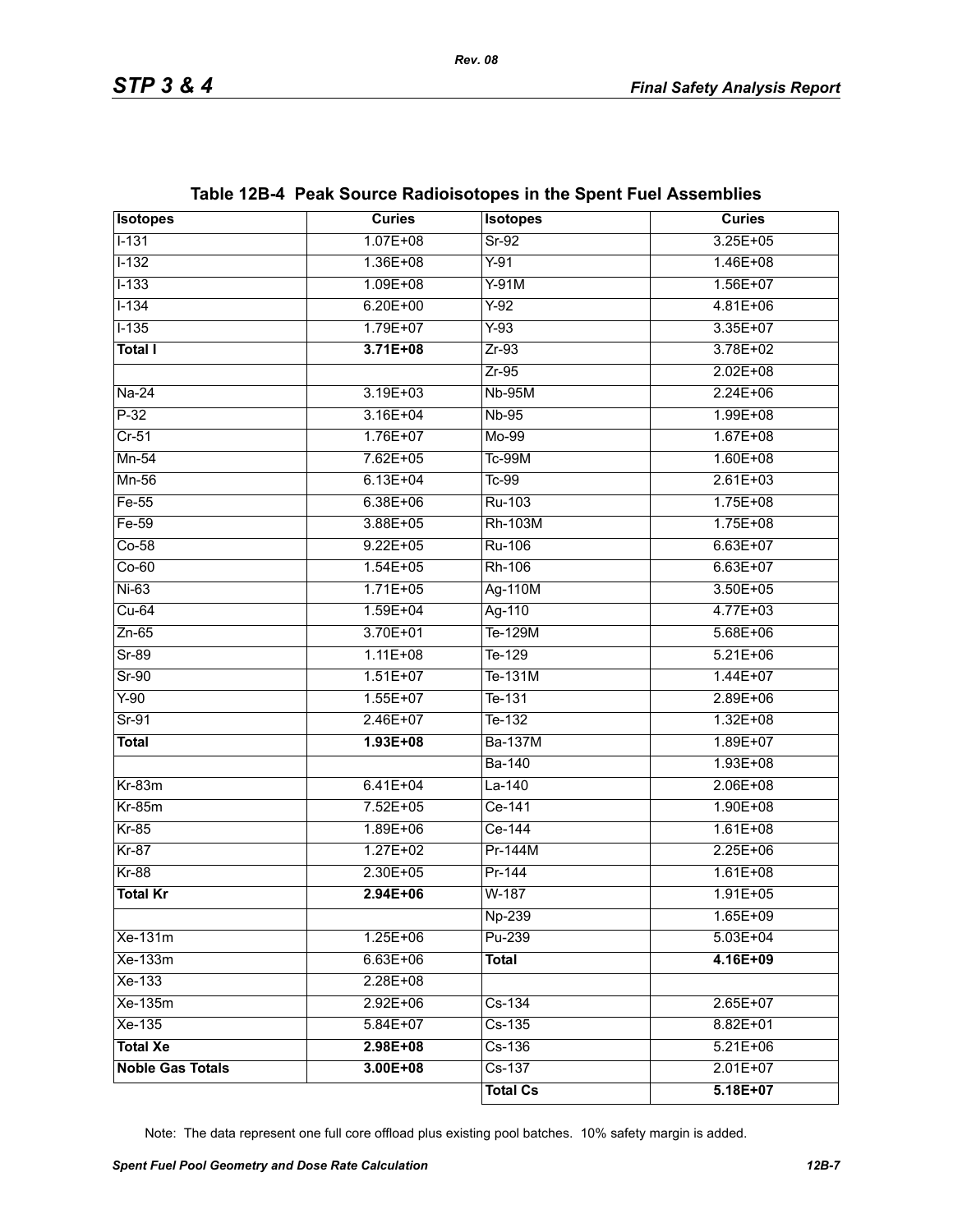| <b>Energy Group</b>       | <b>Energy Range (MeV)</b> | <b>Enriched Fuel</b><br><b>Region</b> | <b>Top Node</b> | Handle      |
|---------------------------|---------------------------|---------------------------------------|-----------------|-------------|
| $\mathbf{1}$              | $0.02 - 0.035$            | $2.5E + 16$                           | $1.9E + 14$     | $6.0E + 13$ |
| $\overline{2}$            | $0.035 - 0.05$            | $1.5E + 16$                           | $1.1E + 14$     | $7.4E + 12$ |
| 3                         | $0.05 - 0.075$            | $8.4E + 15$                           | $7.0E + 13$     | $8.7E + 12$ |
| 4                         | $0.075 - 0.125$           | $7.0E + 16$                           | $1.1E + 15$     | $7.4E + 12$ |
| 5                         | $0.125 - 0.175$           | $1.6E + 16$                           | $1.1E + 14$     | $2.2E+13$   |
| 6                         | $0.175 - 0.25$            | $2.2E + 16$                           | $2.7E + 14$     | $3.4E + 12$ |
| $\overline{7}$            | $0.25 - 0.40$             | $2.8E + 16$                           | $3.2E + 14$     | $3.5E + 13$ |
| 8                         | $0.40 - 0.90$             | $8.7E + 16$                           | $6.4E + 14$     | $4.8E + 14$ |
| 9                         | $0.90 - 1.35$             | $6.0E + 15$                           | $4.2E + 13$     | $1.6E + 13$ |
| 10                        | $1.35 - 1.80$             | $1.1E + 16$                           | $8.0E + 13$     | $1.6E + 12$ |
| 11                        | $1.80 - 2.20$             | $4.9E + 14$                           | $3.4E + 12$     | $4.2E + 11$ |
| 12                        | $2.20 - 2.60$             | $5.4E + 14$                           | $3.7E + 12$     | $1.2E + 10$ |
| 13                        | $2.60 - 3.00$             | 8.9E+12                               | $6.6E + 10$     | $5.5E + 10$ |
| 14                        | $3.00 - 3.50$             | $3.2E + 12$                           | $2.2E+10$       | $1.6E + 09$ |
| 15                        | $3.50 - 4.00$             | $2.1E+10$                             | $1.3E + 08$     | $2.5E+07$   |
| 16                        | $4.00 - 4.50$             | $3.1E + 09$                           | $1.7E + 07$     | $1.7E + 04$ |
| 17                        | $4.50 - 5.00$             | $2.3E+10$                             | $1.3E + 08$     | $1.3E + 05$ |
| 18                        | $5.00 - 10.00$            | $1.1E + 08$                           | $6.0E + 05$     | $6.0E + 02$ |
| Total                     |                           | $2.9E+17$                             | $2.9E + 15$     | $6.4E + 14$ |
| Source Height<br>$(cm)^*$ |                           | 366                                   | 15              | 15          |

\* Bundle cross-section is 15.24 cm x 15.24 cm (6 in x 6 in).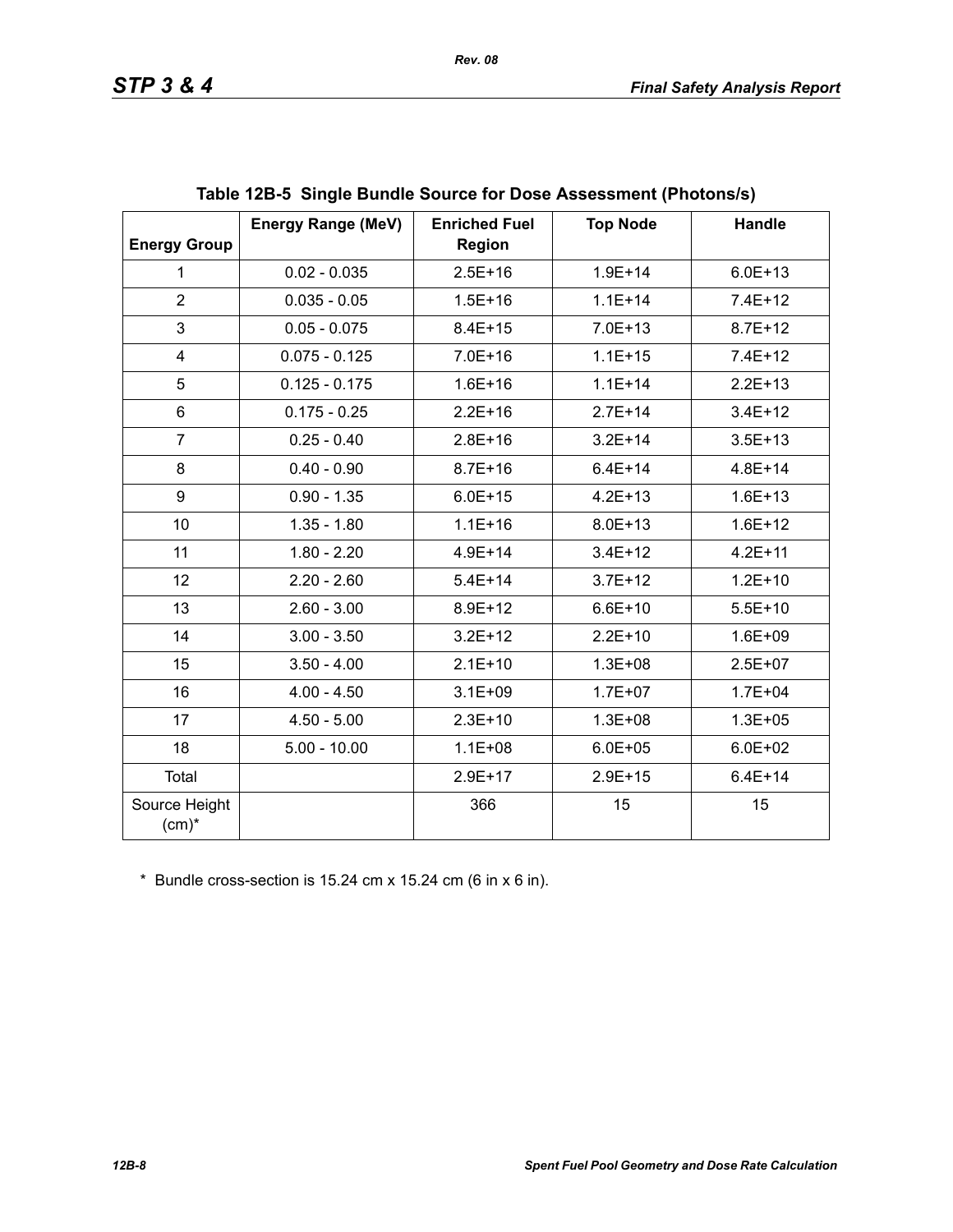| Table TZD-0 Onlyie Dunule Oanma Obdree (MeV/3) Oompanson |                    |                      |  |
|----------------------------------------------------------|--------------------|----------------------|--|
| <b>Decay</b>                                             | <b>Once Burned</b> | <b>Thrice Burned</b> |  |
| 1 Day                                                    | $1.1E+17$          | $5.8E+16$            |  |
| 30 Days                                                  | $2.6E+16$          | $1.5E + 16$          |  |
| 1 Year                                                   | $2.1E+15$          | $3.6E+15$            |  |
| 2 Years                                                  | $1.0E + 15$        | $2.4E+15$            |  |
| 3 Years                                                  | $7.0E+14$          | $1.8E + 15$          |  |

# **Table 12B-6 Single Bundle Gamma Source (MeV/s) Comparison**

#### **Table 12B-7 SFP Water Radionuclides**

| <b>Nuclide</b> | Bq/cm <sup>3</sup> | <b>Nuclide</b> | Bq/cm <sup>3</sup> |
|----------------|--------------------|----------------|--------------------|
| $Cr-51$        | 9.4E-02            | Nb-95          | $8.1E - 03$        |
| Mn-54          | 9.7E-02            | $Cs-134$       | 1.4E-02            |
| Mn-56          | $3.6E-02$          | $Cs-137$       | 7.7E-03            |
| $Co-58$        | $5.1E-01$          | Sb-124         | $5.1E - 01$        |
| $Co-60$        | $1.3E + 00$        | Sb-125         | $3.4E-02$          |
| Cu-64          | 1.0E-01            |                |                    |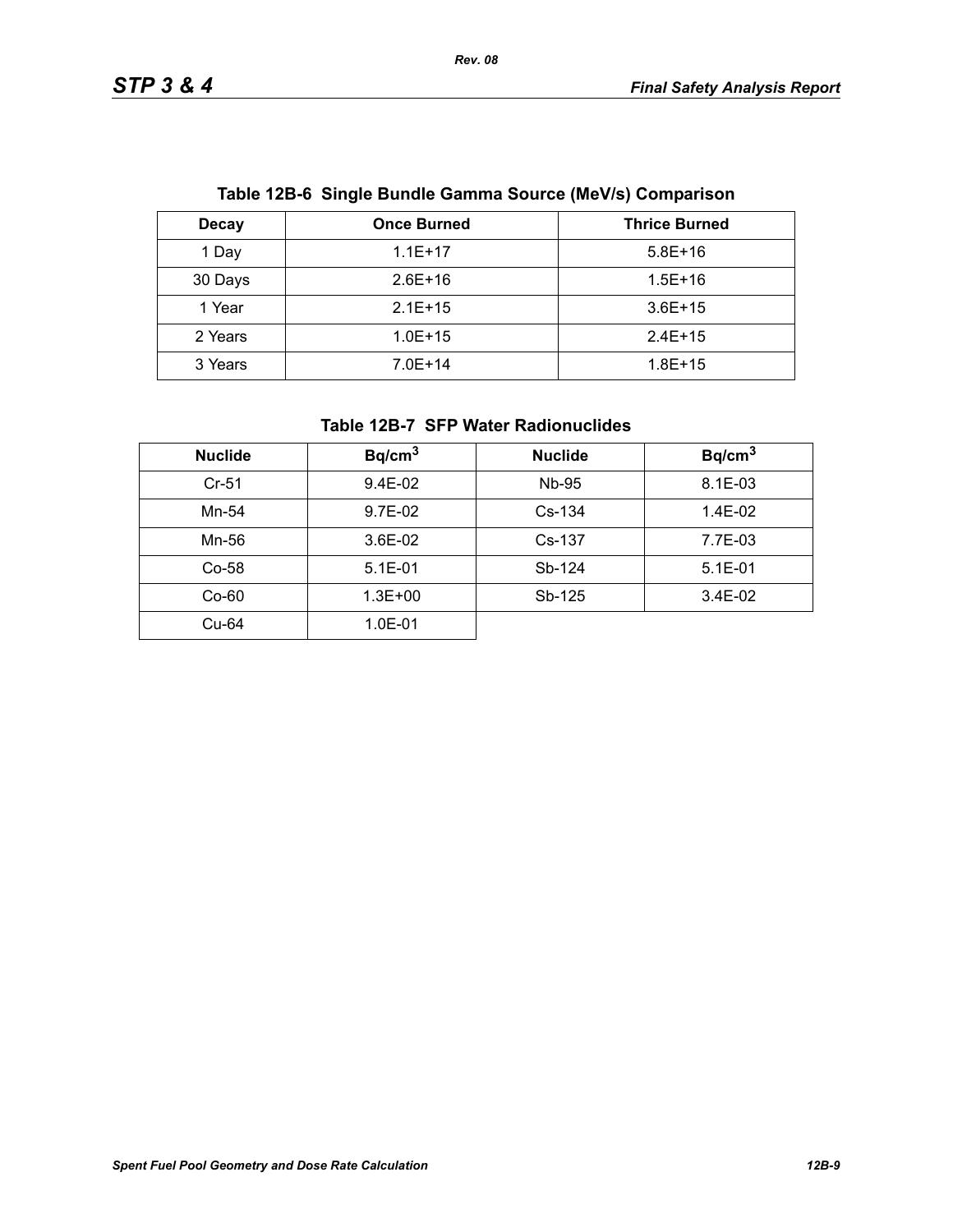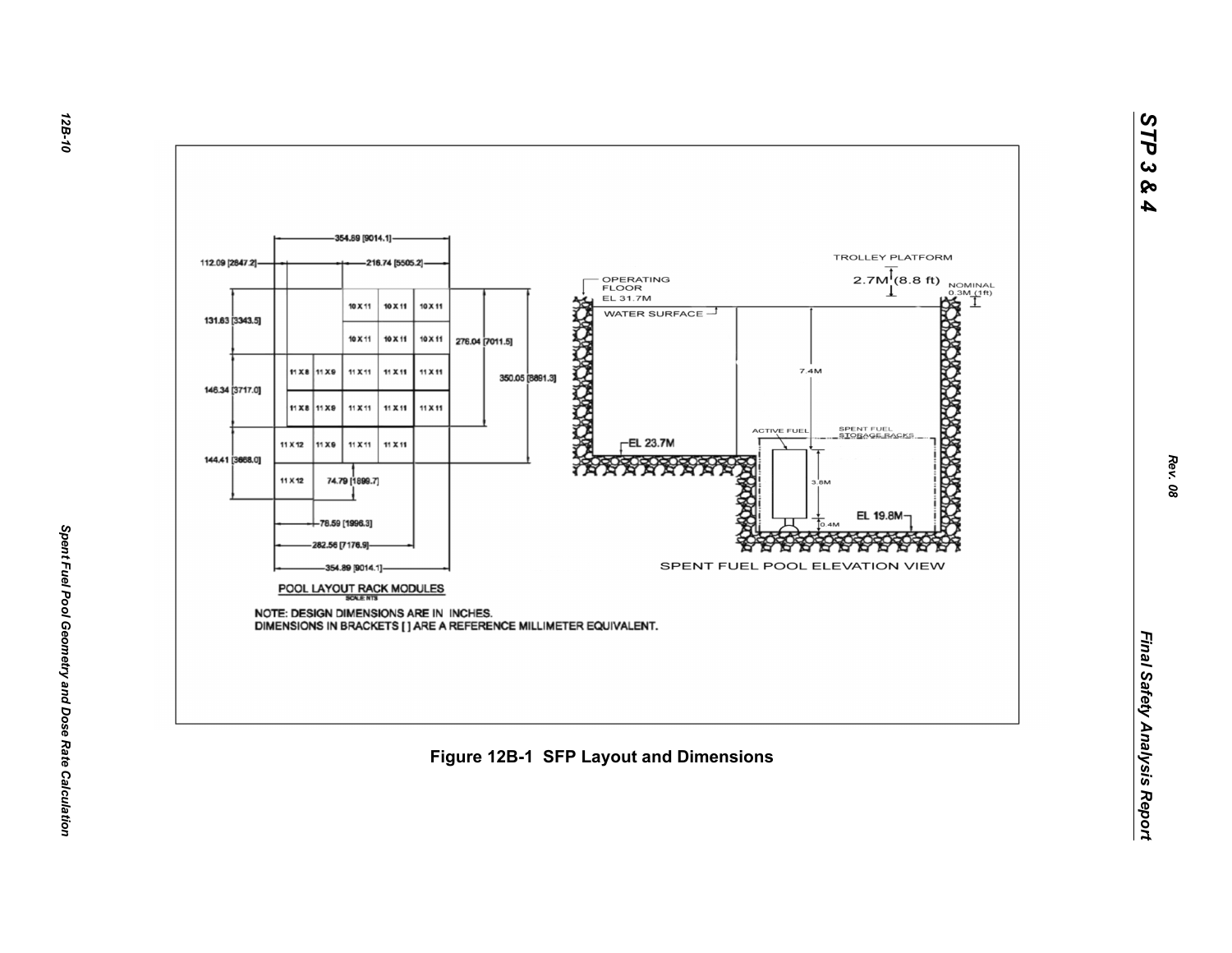